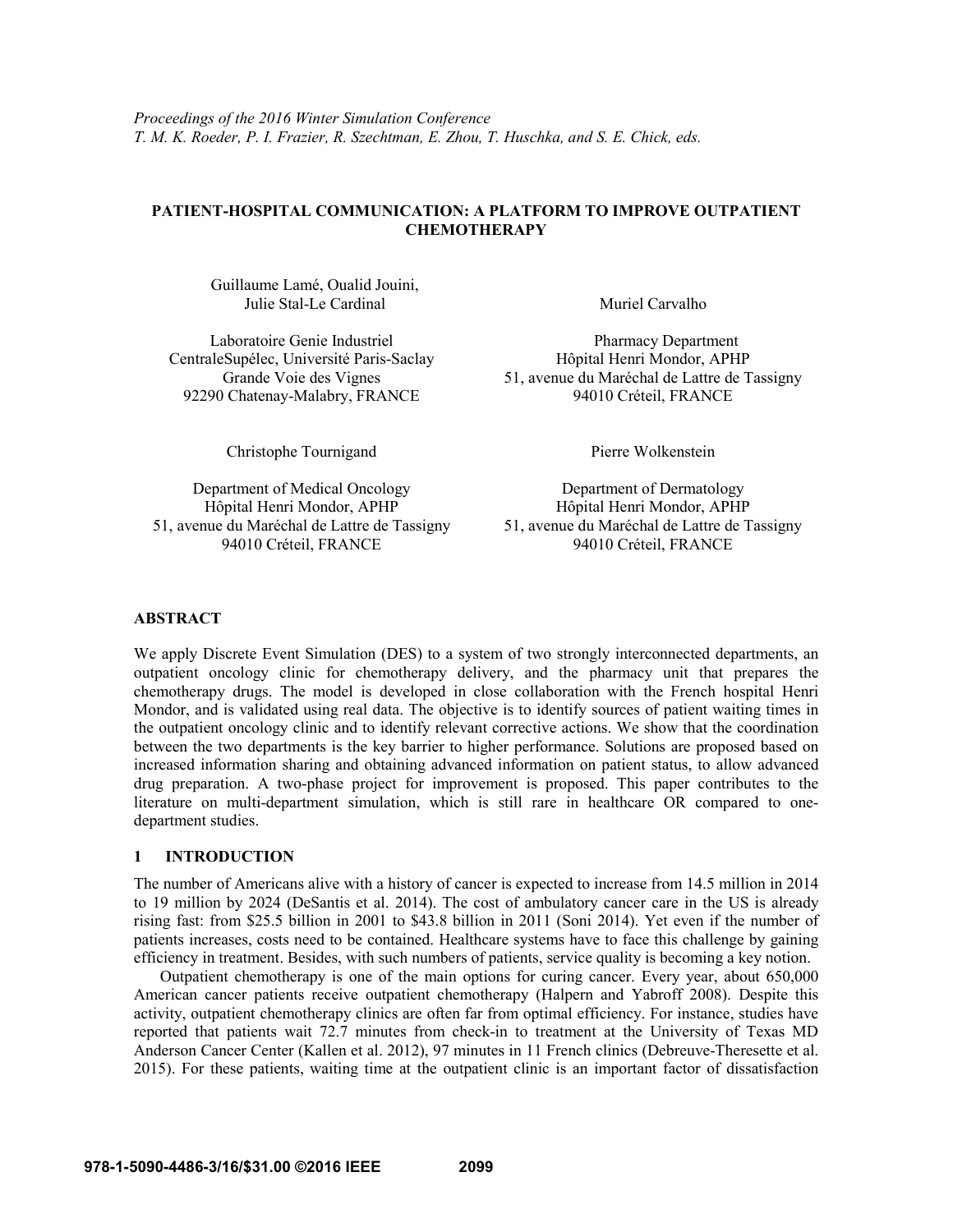(Lis, Rodeghier, and Gupta 2009). Besides, it generates distress and has undesirable emotional impact (Catania et al. 2011). It is also an operational issue, as a patient waiting is still consuming resources: nurse attention, treatment chair, etc. On both the clinical and the operational dimensions, waiting time in outpatient chemotherapy is a problem.

Depending on the hospital, many factors may contribute to waiting times, for example poor patient scheduling resulting in overwhelmed nurses. However, in some cases, the problem does not come from the oncology department itself but from another service: the pharmacy. In these cases, patients wait for their chemotherapy drugs rather than for available nurses. To solve this problem, one solution is to have patients come one day for their doctor examination and come back the next day for chemotherapy (Dobish 2003). It implies that patients have to come two days in a row and it also doubles transportation costs. Thus many patients do not like this option (Lau, Watson, and Hasani 2014). Another way forward is advanced drug preparation (Masselink et al. 2012). However, chemotherapy drugs are expensive. Therefore pharmacists have developed ways to reduce the risk that a preparation will be wasted if the patient is not in shape to receive it on her chemotherapy day. Many of these methods are based on increased communication with patients. Mobile apps are developed, and well accepted by patients, for instance to manage chemotherapy toxicity (McCann et al. 2009). Phone call platforms are created to gather information on patient's status, to avoid side effects leading to unscheduled hospitalizations (Coriat et al. 2012) but also to recover patient data before treatment, which allows to prepare chemotherapy drugs in advance and reduces waiting times (Scotté et al. 2013).

As promising as they may be, such communication systems are costly, and in the current economic context hospital managers want to have quantitative elements before investing. To the best of our knowledge no Operations Research/Operations Management (OR/OM) study has analyzed prospectively the impact of such communication platforms in oncology. Moreover, published studies provide pre-post data but their methods don't allow them to compare the impact of a phone call platform to other measures such as additional staffing or modified work schedules. Yet these are the solutions healthcare managers naturally come up with, so it is important that they can be evaluated and discarded if they are suboptimal.

In this article, we show that advanced chemotherapy drug preparation is a highly effective solution to patient waiting time compared to other more traditional measures. We use Discrete Event Simulation to evaluate different scenarios and demonstrate that advanced preparation has the strongest potential for improving patient waiting times. Advanced chemotherapy drug preparation is made possible by the availability of information on patient's status which reduces the risk to prepare drugs for a patient who won't be fit to receive them. To gather this information, a platform for calling patients before their chemotherapy day is proposed.

This approach is original compared to previous works in OR/OM as it considers the outpatient oncology clinic and the pharmacy as an integrated system (Lamé, Jouini, and Stal-Le Cardinal 2016). To improve outpatient chemotherapy efficiency, one can improve these two departments independently. Patient planning and scheduling, medical planning or staffing and resource levels can be analyzed and optimized in the outpatient clinic. In the pharmacy, scheduling of drug production can be improved. However, these are traditional ways to consider the problem. They contribute to the more general situation that most OR/OM studies in healthcare are unit-specific and models encompassing more than one department are rare (Gunal and Pidd 2010). This is in contradiction with the fact that hospitals have long been described as complex systems, and in such systems interactions between the parts are often as important as the parts themselves in the behavior of the system.

The present study is an example where working at a multi-department level and enhancing coordination through adequate information gathering and sharing improves significantly the overall system's performance. Different solutions are compared and the ones based on increased patient-hospital communication prove to be cost-efficient and effective. This is an example of how information technology can be used in a creative way to improve patient flows. We go as far as to discuss implementation details and integration in the existing system.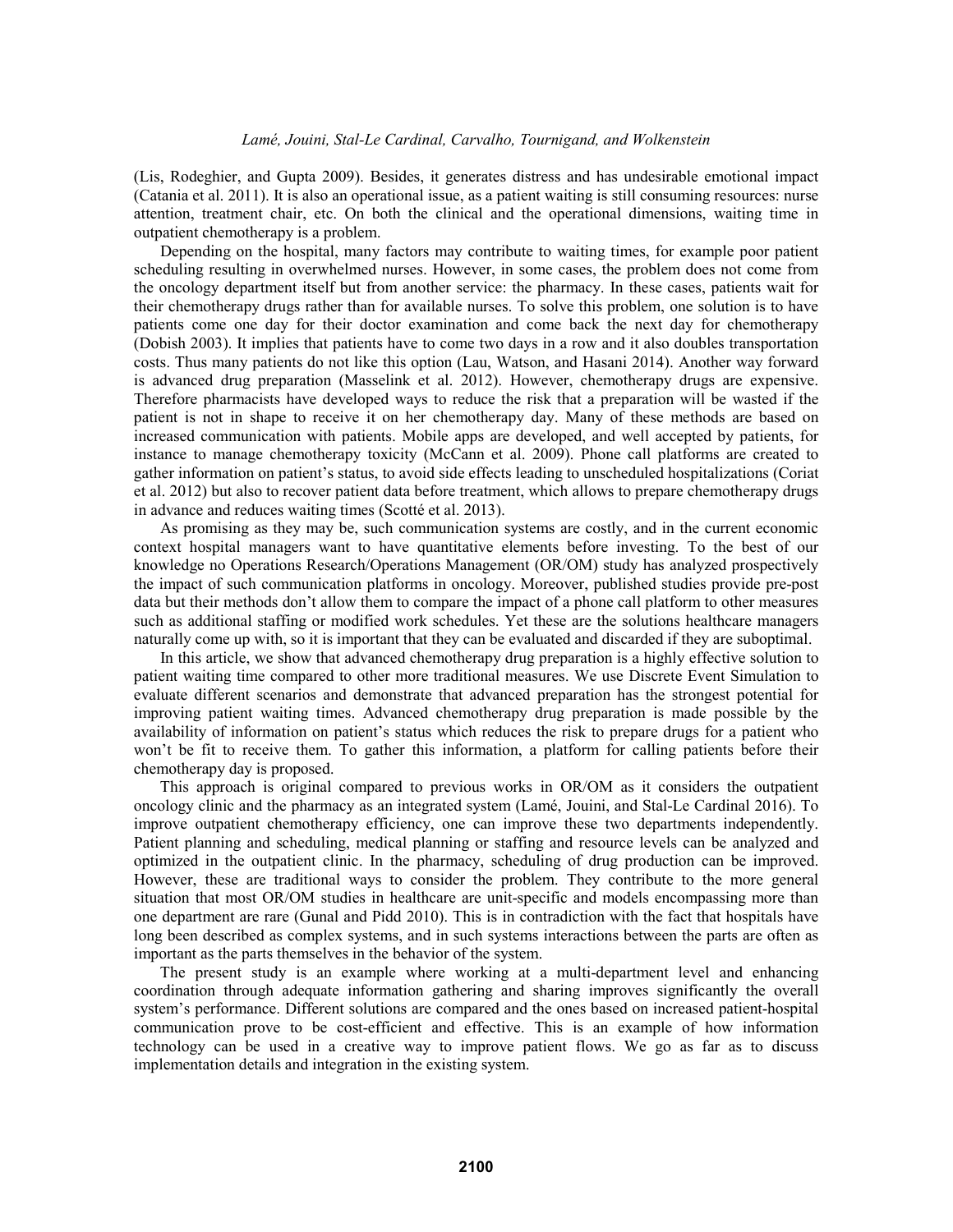In Section 2, Henri Mondor hospital is presented, as well as the care process for outpatient chemotherapy. In Section 3, the various scenarios for improvement that could be identified in the literature or were proposed by managers are discussed. In Section 4 they are evaluated using a Discrete Event Simulation model. This evaluation shows the superiority of advanced preparation compared to other options. The way to increase advanced preparation is analyzed. In Section 5 implementation is discussed. The article ends with some concluding remarks.

### **2 SETTING AND CARE PROCESS**

Henri Mondor hospital is a public university hospital in Créteil, near Paris, France. It has 1,300 beds and 120 day-hospital spots. In 2009, around 240,000 consultations, 30,000 inpatient days and 45,000 outpatient sessions took place in this hospital. Henri Mondor hospital employs 4,000 people, and it has three expert centers in oncology, for urology, hematology and digestive cancers.

The oncology department is divided between outpatient and inpatient units. Around 4,000 outpatient chemotherapy sessions take place every year in the outpatient unit. All cytotoxic drug preparations take place in a centralized pharmaceutical unit which prepares chemotherapies for all departments which request it. The global trend is an increase of the number of patients and drug preparations: +10% drug preparations and +19% outpatient oncology sessions between the first semesters of 2014 and 2015.

In this context, the head of the oncology department worries that his patients are waiting a lot when they come for a chemotherapy. This is a double problem. First, waiting time is a factor of patient dissatisfaction (Lis, Rodeghier, and Gupta 2009). Second, patients who are waiting consume resources. They usually occupy treatment seats and they need nurse attention. Therefore waiting time is problematic as it prevents higher patient turnover. The objective of the project, which involves members of the oncology department, of the pharmacy and of an OR/OM research team, is to identify the most efficient actions to reduce waiting times, with a coordinated view of the patient/chemotherapy circuit.

Figure 1 shows the care process for outpatient chemotherapy prescription, preparation and administration at Henri Mondor hospital. Interviews in other hospitals showed that this process is standard in its structure. Two different flows are synchronized: a patient flow in the outpatient clinic, and a drugs flow coming from the pharmacy. On her chemotherapy day, the patient checks in, waits for her examination, she is examined by an oncologist, and if the doctor validates the chemotherapy she goes to the treatment room. There, her drip is set up, and as soon as the drugs arrive injection can start. If the doctor decides that the patient is not fit for treatment (roughly 10% of patients, congruent with (Masselink et al. 2012) and confirmed by interviews in other hospitals) then she checks out and goes home. The only exception to that process is a small proportion of patients, around 10%, who do not see the oncologist and go to the treatment room right after checking in. Waiting times occur before medical consultation (24 minutes on average) and between the end of the consultation and the beginning of chemotherapy treatment (1 hour on average).

Concerning chemotherapy drugs preparation, the process is an industry standard. A preparation file is printed, the components are kitted and sent to an isolator in batches of four kits. The batch is sterilized. Then all four preparations can be mixed and are sterilized when they are sent out of the isolator. The drugs are controlled, packed and made available to a logistician. In the morning, this logistician takes the drugs to a counter where nurses come to take them. In the afternoon, the logistician brings them to the oncology department. Transportation is important as two units are located 9 floors away from each other.

A major element is the connection between patient flow and pharmacy flow. Some drugs are eligible to advanced preparation and some are not (the most expensive or unstable ones). For the drugs that can be prepared in advance, the pharmacy waits for a confirmation based on blood test results, performed two days before chemotherapy. Preparation is started as soon as positive blood tests results are received and validated by an oncologist. For drugs that can't be prepared in advance, because they are too expensive or have too short stability delays, the oncologist confirms only after seeing the patient on chemotherapy day. This preparation policy has obviously a great impact on patient waiting times.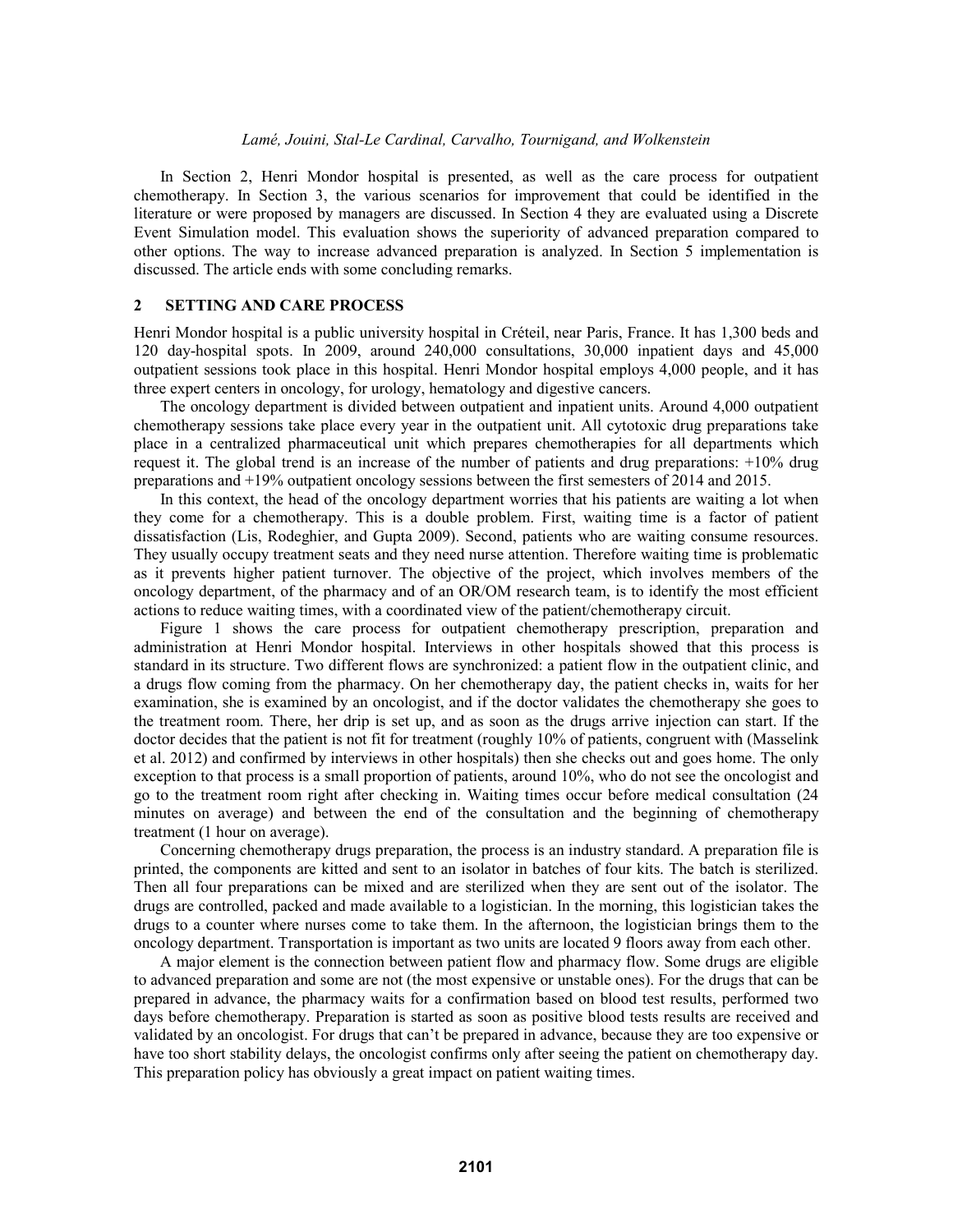

*Lamé, Jouini, Stal-Le Cardinal, Carvalho, Tournigand, and Wolkenstein*

Figure 1: Process for outpatient chemotherapy.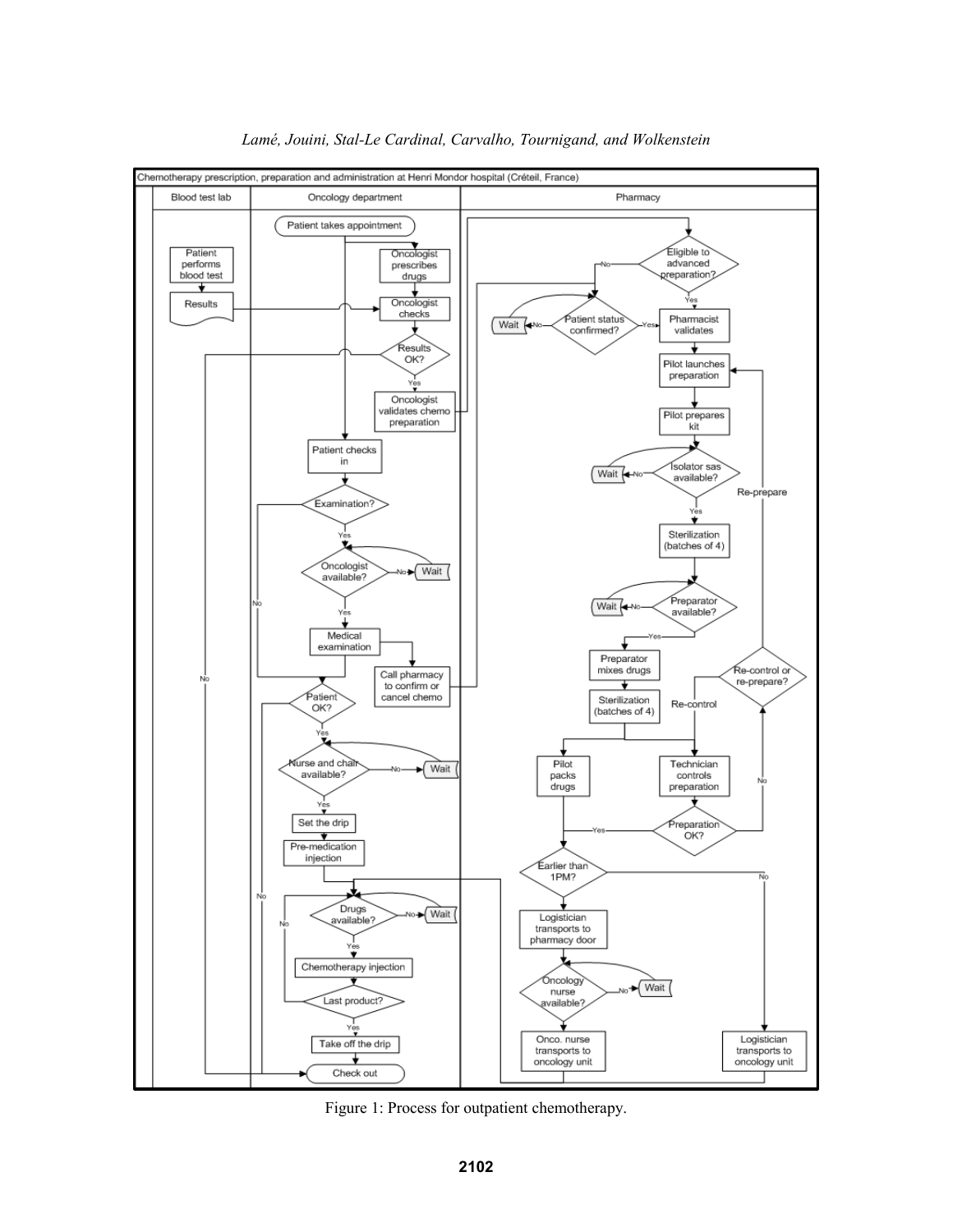In Henri Mondor hospital, 84% of preparations are eligible to advanced preparation. However, on average only 25% of the chemotherapy drugs administered on week days are effectively prepared before the day of administration. Observation sessions in the outpatient chemotherapy clinic showed that the main cause of waiting times is waiting for chemotherapy products: patients are here, nurses and chairs are available, but the drugs have not been delivered in the service (whether it be because they are in preparation or in transit between the pharmacy and the outpatient clinic).

### **3 REFLECTION ON POTENTIAL SOLUTIONS**

When confronted with this issue of patient waiting times due to late chemotherapy drugs delivery, different options are available. One could try to increase manpower or organize it differently. Work schedules in the pharmacy and the oncology unit could have an impact. For example, the pharmacy could start working earlier in the morning and the outpatient unit later, which would give more time ahead to the pharmacy to prepare drugs in advance. Staff could be added at different steps of the process: production pilots or pharmaceutical assistants in the pharmacy, nurses in the oncology unit, logisticians to organize more frequent deliveries between the two units. Some hospitals have also created algorithms to optimize drug preparation scheduling in the pharmacy (Mazier, Billaut, and Tournamille 2010).

However, the impact of these solutions on chemotherapy drug availability is uncertain. Shifting schedules is a free solution but it can only give one or two hours to the pharmacy to prepare a few drugs in advance. Adding resources at one stage or the other is expensive, and it won't solve the problem that without information on patient status (today, blood test results for all preparations and medicine confirmation after examination for prescriptions that are not eligible to advanced preparation), the pharmacy cannot do anything. The same is true for online pharmacy scheduling optimization, which will reduce pharmacy lead times but whose impact compared to advanced preparation is unsure.

Obtaining the right information about the patient and her prescription at the right time is crucial to drug preparation. Today, oncology nurses are in charge of gathering blood test results from external labs. This is made difficult by the fact that almost each patient has a different lab, and some are cooperative (i.e. they fax results as soon as they get them) whereas for others nurses have to call and remind them that results must be sent to the hospital. Besides, the pharmacy won't rely solely on blood test results to prepare expensive, unstable preparations, for which the financial risk is high if the intended patient is not sufficiently physically fit to get the drug.

An interesting approach is to apply Make-To-Stock (MTS) preparation with rounded doses. Normally, chemotherapy drug doses are prescribed depending on the body surface of the patient. Therefore there is a continuum of possible doses. To simplify production, some hospitals have decided to accept a limited deviation from the doses defined according to that formula and to practice "dose banding". Standard doses are defined, and when the oncologist prescribes a certain dose, the pharmacist actually prepares the closest standard dose, according to an agreement established with the oncologist (for example, the agreement can say that "for product X, for all doses between 170mg and 180 mg the prepared dose will be 175 mg"). If the patient is not fit to receive her drugs, then it is easier to reallocate this dose to a patient with a prescription in the same range. However, the definition of doses is still a blurry issue. Moreover, feedback from other hospitals shows that this practice is especially interesting for products with a high turnover, for which reallocation is easy. Our hospital has a wide patient-mix and a limited flow of patients. Besides, preparing MTS drugs would require storage space which is not available today. As a consequence this option is not evaluated here.

 Considering all these elements, a promising solution concept would be one that could provide the pharmacy with early information on patient status. Thus preparation could be started for drugs which are eligible to advanced preparation, and if the information is sufficiently robust the list of eligible products could be extended because this information reduces the risk that the patient is too sick to receive her treatment. One principle is to create a communication platform between the hospital and oncology outpatients. This platform would gather information prior to their coming for chemotherapy. The exact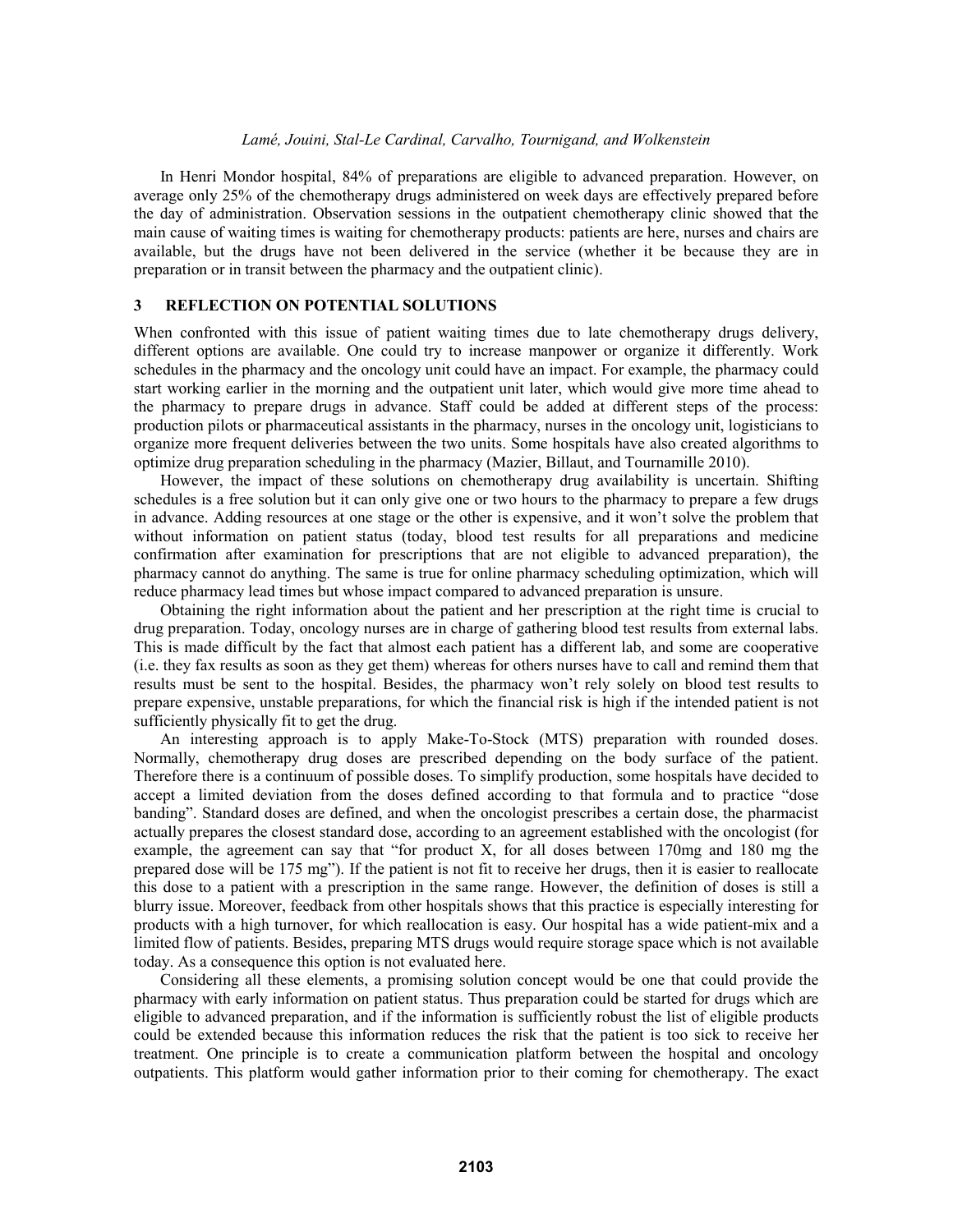form of this platform is undetermined at this stage: it must first be proved that enhancing advanced preparation is superior to other solutions.

# **4 EVALUATION OF THE IMPACT OF ADVANCED PREPARATION**

To evaluate different scenarios, a Discrete Event Simulation model is developed using Arena software from Rockwell Automation and based on the conceptual model of Figure 1. In the model a simulation replication corresponds to one working day. This is coherent with the real system, an outpatient clinic where a working day starts at 8AM and finishes at 6PM, and a pharmacy unit working from 8.30AM to 4.30PM. All resources are modelled: nurses, treatment chairs, oncologists, isolators for drug preparation, pharmaceutical assistants and transportation staff.

The issue of data collection is well-known in healthcare. In our case, arrival data is gathered from the appointment-management software with 18 months data. Drug production data is taken from the prescription-management software with 18 months data. For processing times, no database is available so we performed time studies (11 observation sessions in the outpatient clinic, 6 in the pharmacy), interviews (3 with the head of the oncology department, 3 with pharmacists) and review meetings to present intermediate results (2 with pharmacy and oncology managers, 1 with the oncology unit staff).



Figure 2: Cumulative distributions for waiting time (a) and time in treatment room (b).

We follow Sargent's procedure (Sargent 2013) for model validation. Figure 2 presents cumulative distributions for waiting time and time in treatment room, and compares simulation (700 replications) with empirical values. We aim at understanding the behavior of the system rather than fine-tuning it, therefore the curves are close enough to give confidence that the model is accurate for our purpose. In our model, one observation is one day in the outpatient clinic.

Figure 3 presents distribution indicators for patient waiting times under different scenarios with 100 replications for each scenario. Experiments showed that going further did not change the behavior or the compared performance of the scenarios. Scenarios are built along three dimensions: the level of resources and their organization, the proportion of products eligible to advanced preparation, and the quantity of eligible products that are effectively prepared in advance. The average situation today is that 84% of the preparations are eligible to advanced preparation, but only 25% of these are effectively prepared in advance. We also include two scenarios with 10% advanced preparation to test the impact of this parameter.

Results on Figure 3 clearly show that two measures have a clear impact on waiting times: adding a person for drug transportation on mornings (scenario "T"), and increasing advanced preparation. Another interesting insight is that the median remains almost stable for all scenarios, while the third quartile (75% of the patients wait less than this value) and the  $9<sup>th</sup>$  decile (90% of the patients wait less than this value)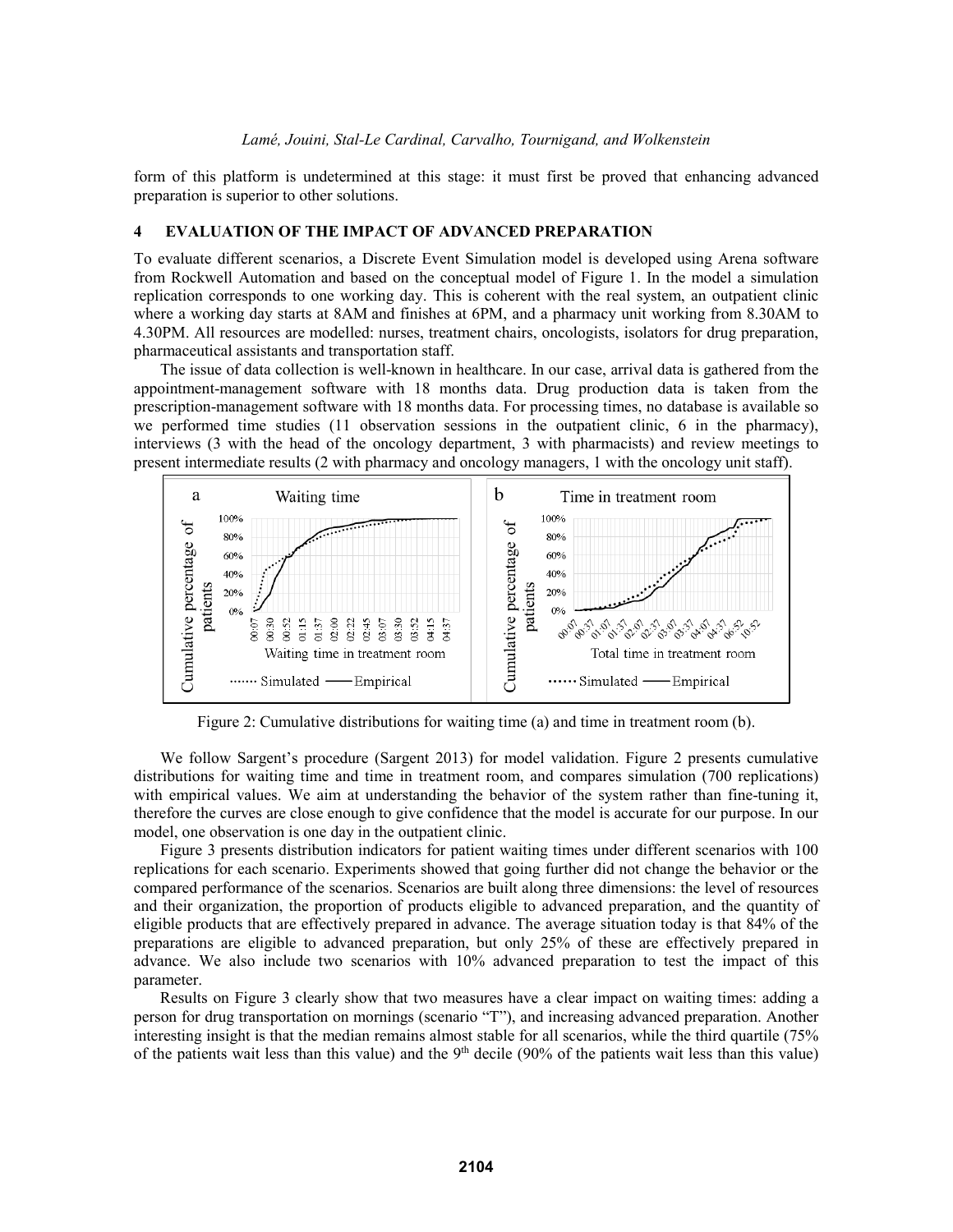are more helpful indicators. The long tail between third quartile and ninth decile is due to the 16% of products that are prepared only after the patient has seen the oncologist.



Figure 3: Evaluation of scenarios.



Figure 4: Waiting times for advanced preparation 0-100% and share of eligible products 84% and 95%.

Figure 4 goes into more detail on the effect of different levels of advanced preparation. It appears that given a list of eligible products, increasing advanced preparation reduces waiting time down to a threshold of 20 minutes. This is the time needed for nurses to perform the administrative part (checking in on the IT system, checking the patient's documents) and setting the drip. Therefore if we want to reduce this duration we will have to look at the work content of nurses.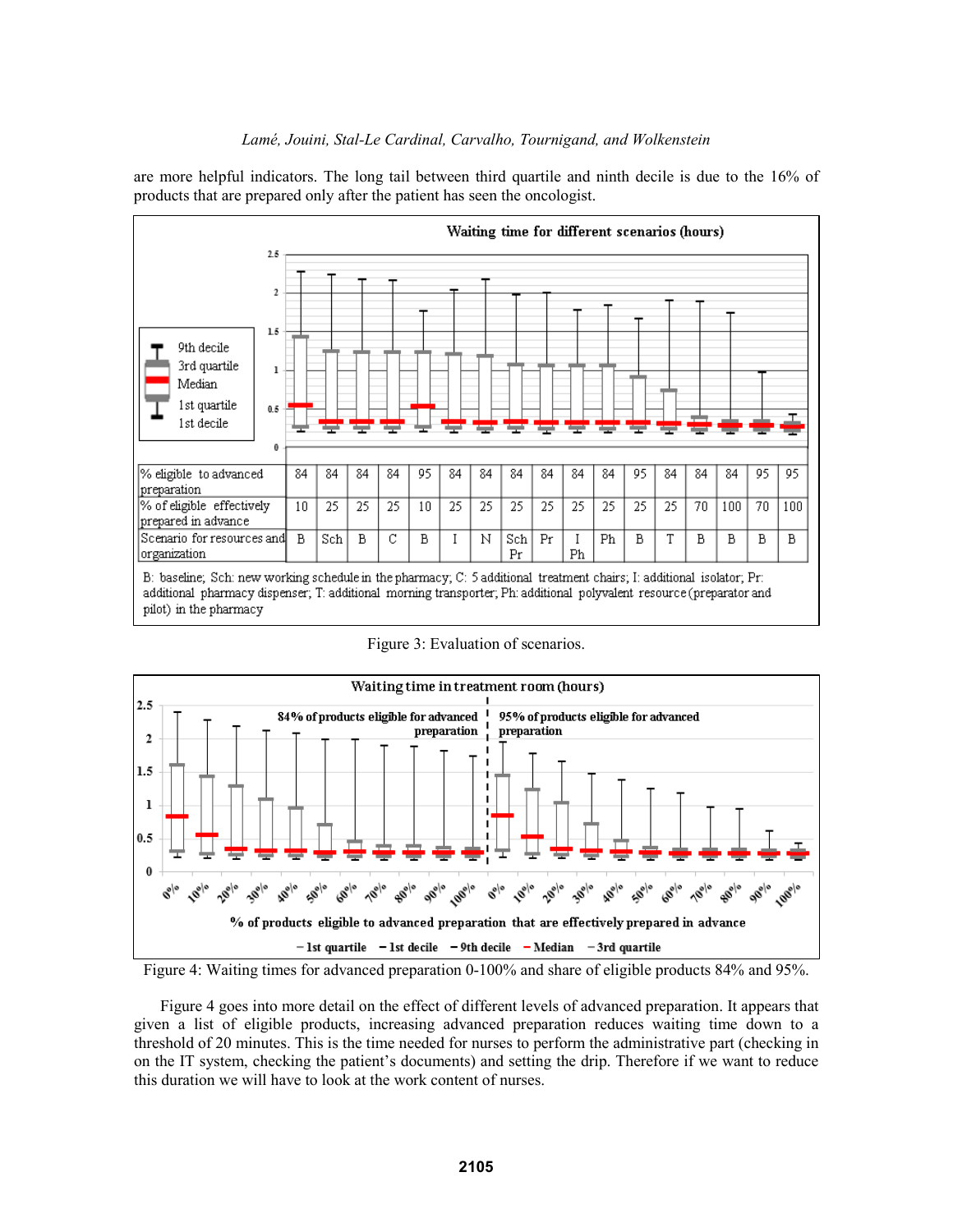The more products are eligible to advanced preparation, the sooner this threshold is reached. It is clear that the more drugs are prepared in advance, the lower waiting times are. Therefore the strategy should be to increase the level of advanced drug preparation. However, until now we have assumed that reaching high levels of advanced preparation was possible. Yet this is not obvious. We now discuss the economic dimension of this problem, and the practicalities of advanced preparation, to answer the question: is it possible, and economically viable, to reach high levels of advanced preparation?

### **5 DISCUSSION**

Figure 3 shows that advanced preparation is a superior solution compared to other measures when faced with the issue of waiting times due to long drug delivery lead times. After discussion with managers and physicians, a desirable course of action would be to first increase advanced preparation to 70% without modifying the list of products eligible to advanced preparation, and then to increase that list. To do so without spoiling drugs, or even more to do so whilst reducing the proportion of spoiled drugs, information must be gathered on the patient's state before preparing the drugs.

 Many concepts can be imagined that would transmit information on patient status to the oncology unit and the pharmacy. Smartphone apps have already been used to follow on secondary effects of treatment, and patient acceptance is good (McCann et al. 2009). However, there are issues with this solution. The first one is that patients need to be equipped. Patients in Henri Mondor hospital seem to have a low smartphone equipment rate. The second issue is cost. The system needs to be developed (internally or externally), but it must also be integrated inside the existing IT system – a difficult task for a local app in the common IT environment of a 95,000 people hospital group. Finally, it is not sure that patients will regularly complete the form on their smartphone and that they will do it as seriously as when answering a professional in an oral conversation.

Another, more traditional concept is based on phone calls. Phone call platforms exist for different purposes in outpatient oncology: advanced drug preparation (Scotté et al. 2013) or management of secondary effects (Coriat et al. 2012). Such a platform can be created inside the hospital, or subcontracted to an external firm. In our context, subcontracting is a complex and long process. On the opposite, setting up a small cell that would call between 20 and 30 patients and labs every day is light solution. Based on feedback from other hospitals, one nurse is enough. Combined with existing IT systems, small spreadsheet based developments are enough to support this task.



Figure 5: Effect of advanced preparation with a 20% increase of the number of patients.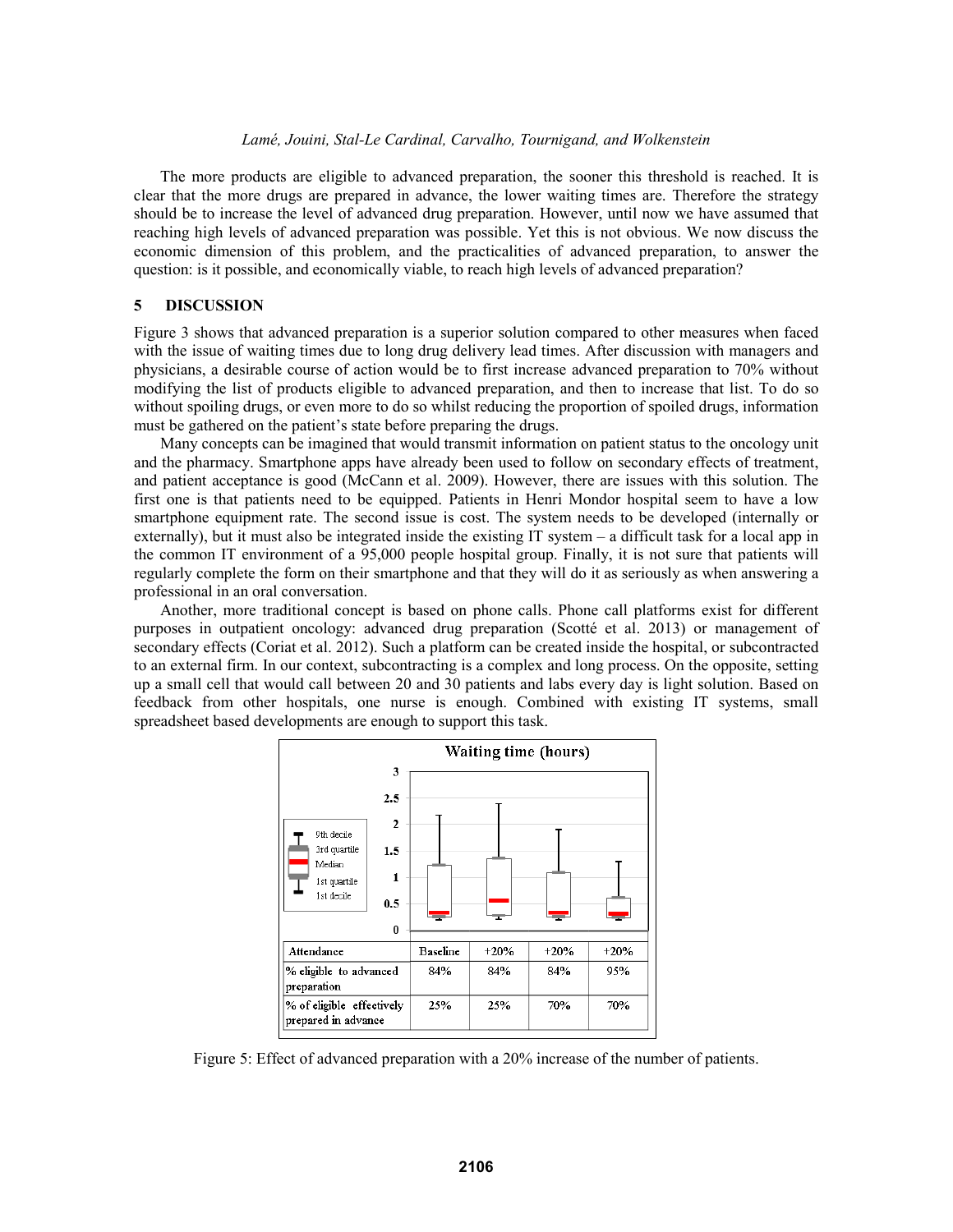The cost of such a solution (one nurse to call patients and medical labs before the day of chemotherapy) is quite low, around 50 k€ / year, the cost of one nurse. All other proposed measures (adding a nurse or a pharmacy dispenser, buying a an additional isolator) incurred costs but no benefit on waiting times. The only other interesting was to add someone for transporting the drugs, but the cost would be around 30 k€ for a much lower benefit.

However, spending 50 k€ to reduce patient waiting times is not very interesting for an hospital administrator: there needs to be a benefit to the organization. To evaluate this benefit, we have simulated the system with an additional 20% of patients, which represents one million euros of revenue. Figure 5 shows the results of that simulation. If nothing is done, a 20% increase in attendance will result in an increase of waiting times. By increasing advanced preparation from 25% to 70%, without extending the list of eligible products, the system can maintain its current performance. By then increasing the list of products eligible to advanced preparation from 84% to 95% of the preparations, the performance is significantly improved: the third quartile decreases from 1 hour 15 minutes to 36 minutes, the ninth decile decreases from 2 hours 10 minutes to 1 hour 17 minutes. Therefore the proposed solution allows to accommodate 20% additional patients in better conditions. Other advantages are expected, but they are harder to quantify. Today, nurses and pharmacists spend a lot of time on the phone to coordinate drug preparation in real time. With advanced preparation, we hope to reduce this phenomenon and save time for nurses and pharmacists. This would also reduce stress for these two categories of staff.

Considering the results of the simulation study, interviews in other hospitals and the organization in which we work, we propose a two-step approach to reduce waiting times, that will in the same time increase the capacity of the outpatient clinic. The first step is to increase the proportion of drugs that are effectively prepared in advance. The second step is to enlarge the list of drugs that are eligible for advanced preparation. The reason for this sequencing lies in the fact that the logic behind these two steps is not the same.

For step one, the challenge is to have information on patient status soon enough to be able to prepare the drugs on treatment's eve or before. This information reduces the risk that a drug is prepared for a patient who is not in good-enough condition to receive it. For step two, enlarging the list of drugs that can be produced in advance, the financial risk must be finely evaluated as some drugs cost several thousand euros per dose. This can only come as a second step, because the availability of advanced information on patient status modifies the level of risk associated to advanced preparation. If you know more about your patient's status, then the risk of preparing drugs that will be spoiled is lower.

The first step deals with coordination of operational processes, the second step requires a policy adjustment from the pharmacy. As a consequence, methods for each step are different. For stage one, communication between patients, labs and the hospital is the key. For that we propose to have a nurse calling patients and labs before the day of chemotherapy. For stage two, risk assessment by the pharmacy is the core challenge. A separate study will be necessary to assess precisely which additional products can be prepared in advance. 95% is given here as an indicative value that we hope to reach. This ratio is very dependent on the patient mix, therefore it is difficult to extrapolate from other hospitals where we conducted interviews. Although 95% is an indicative value, there is no reason to believe that the current ratio could not be increased if a system to recover advanced information on patient status is created.

## **6 CONCLUDING REMARKS**

This study is an example of a preliminary study prior to process redesign. However, contrary to many studies in healthcare management, its emphasis is on interactions and coordination between two hospital departments rather than on the optimization of units individually. In the present case, this approach proved to be very effective. The final proposition is a phone call platform to gather advanced information on patient status in order to allow drug preparation before the day of chemotherapy. This solution can help to divide waiting times by a factor of three for 75% of the patients, and bring 90% of the patients under 1h of waiting rather than almost 2.5h. This solution is beyond comparison with other measures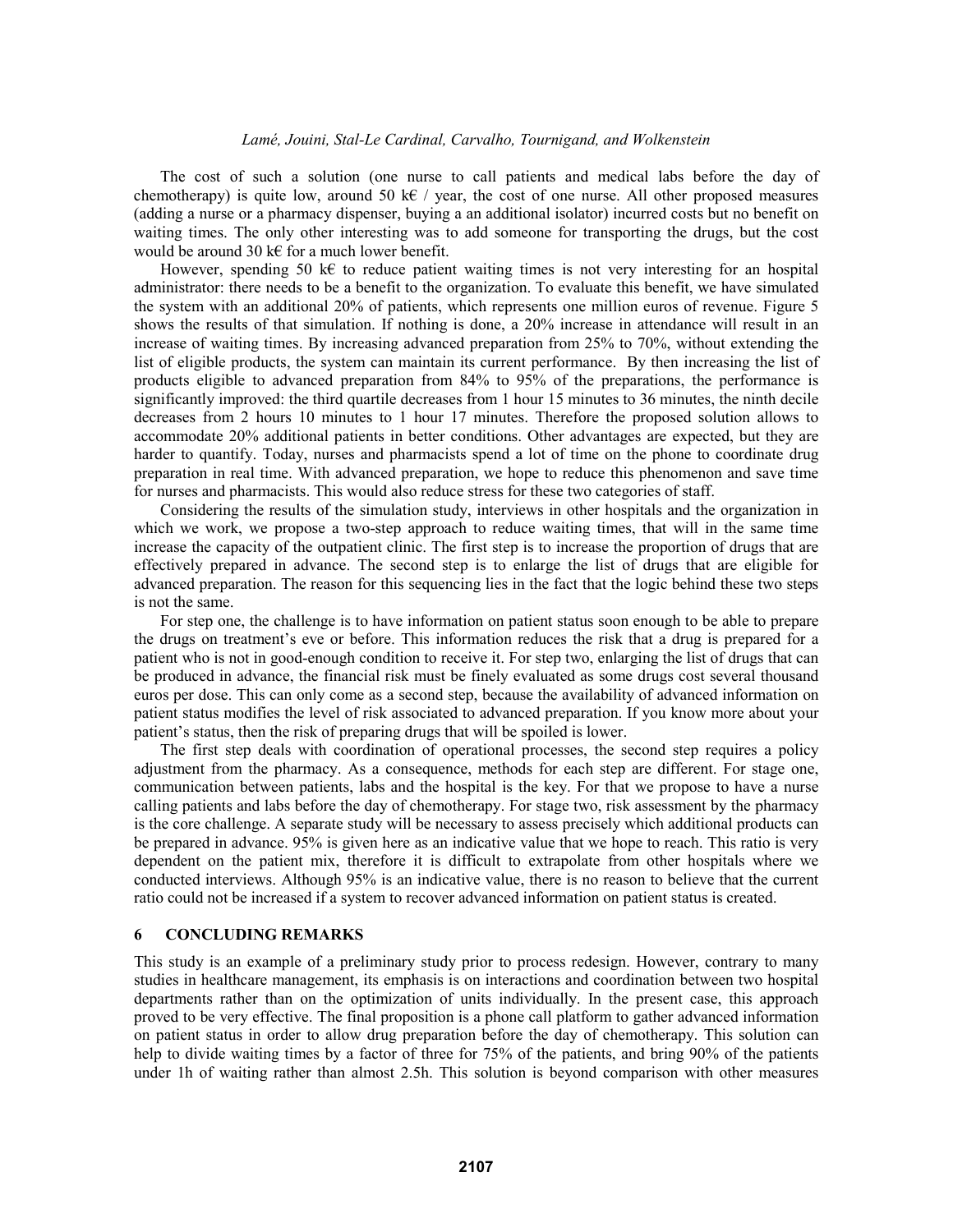based on re-staffing, which are the common demands of department managers. Noticing that managers spontaneously come up with unit-based solutions shows that silo-thinking is deeply rooted. To overcome this issue, cooperation must be created between departments and satisficing solutions will often have to be preferred to optimal ones, as internal politics and budgetary policies play an important role. Yet the results are worth the effort, as multi-department approaches can yield significant results.

In addition to the lack of multi-department models, some authors express a frustration with the fact that many simulation models in healthcare are facility-specific (Gunal and Pidd 2010). Our model does not go as far as being a general model for outpatient chemotherapy delivery. However, our interviews with oncology and pharmacy managers in French hospitals (five hospitals, both private and public, both integrated cancer care centers and general hospitals) have given us confidence that the conceptual model can be generalized to most French hospitals. Structural modifications to the conceptual model would bear on whether pharmacy isolators work with a batch sterilization-in and -out or batch sterilization-in and inline sterilization-out. This has an impact on preparation lead times. Other modifications would of course concern arrival patterns and patient mix. However, such variations are inherent to the fact that two different hospitals do not operate in the same context.

Going further, current recommendations in Germany (Deutsche Gesellschaft für Onkologische Pharmazie 2009), the United Kingdom (Turner, McCalla, and London Cancer New Drugs Group 2011) and from the European Society of Oncology Pharmacy (German Society of Oncology Pharmacy 2008) state that cytotoxic drug preparation should be performed in a centralized unit. Therefore the structure of the model would be applicable to the vast number of hospitals enforcing these recommendations and practicing advanced preparation. The first condition includes the majority of European hospitals with an activity in oncology. We do not know of existing data on the share of hospitals performing advanced preparation, however the literature reveals that besides France it is practiced in the Netherlands (Masselink et al. 2012). Concerning the rest of the world, most OR/OM articles on outpatient chemotherapy study US hospitals and do not mention advanced preparation.

The project presented in this article opens towards two main questions. The first one concerns the development of the phone call platform to gather patient information. Healthcare service design has its specificities, and co-design with patients is a promising approach (Bate and Robert 2006). The second way forward is the evaluation of the financial risk associated to the production in advance of a defined chemotherapy dose. Models have been proposed, e.g. (Masselink et al. 2012), but they do not take into account the impact of advanced information on the residual risk that the patient cannot receive her chemotherapy. To move forward and prepare more products in advance, including expensive, unstable products, we have to be able to quantify the risk we are taking. To do this we must assess the quality of the information gathered. Feedback from other hospitals gives us confidence that this information is valuable, but models of "value of information" would be useful. This new element has strong implications and should make it possible to prepare in advance products for which the risk is considered too high today.

#### **ACKNOWLEDGMENTS**

The authors wish to thank all people at Henri Mondor hospital who participated in this study, especially staff from the oncology and pharmacy units.

### **REFERENCES**

- Bate, P., and G. Robert. 2006. "Experience-Based Design: From Redesigning the System around the Patient to Co-Designing Services with the Patient." *Quality and Safety in Health Care* 15 (5): 307– 10. doi:10.1136/qshc.2005.016527.
- Catania, C., T. De Pas, I. Minchella, F. De Braud, D. Micheli, L. Adamoli, G. Spitaleri, C. Noberasco, A . Milani, M. G. Zampino, F. Toffalorio, D. Radice, A. Goldhirsch and F. Nolè 2011. "'Waiting and the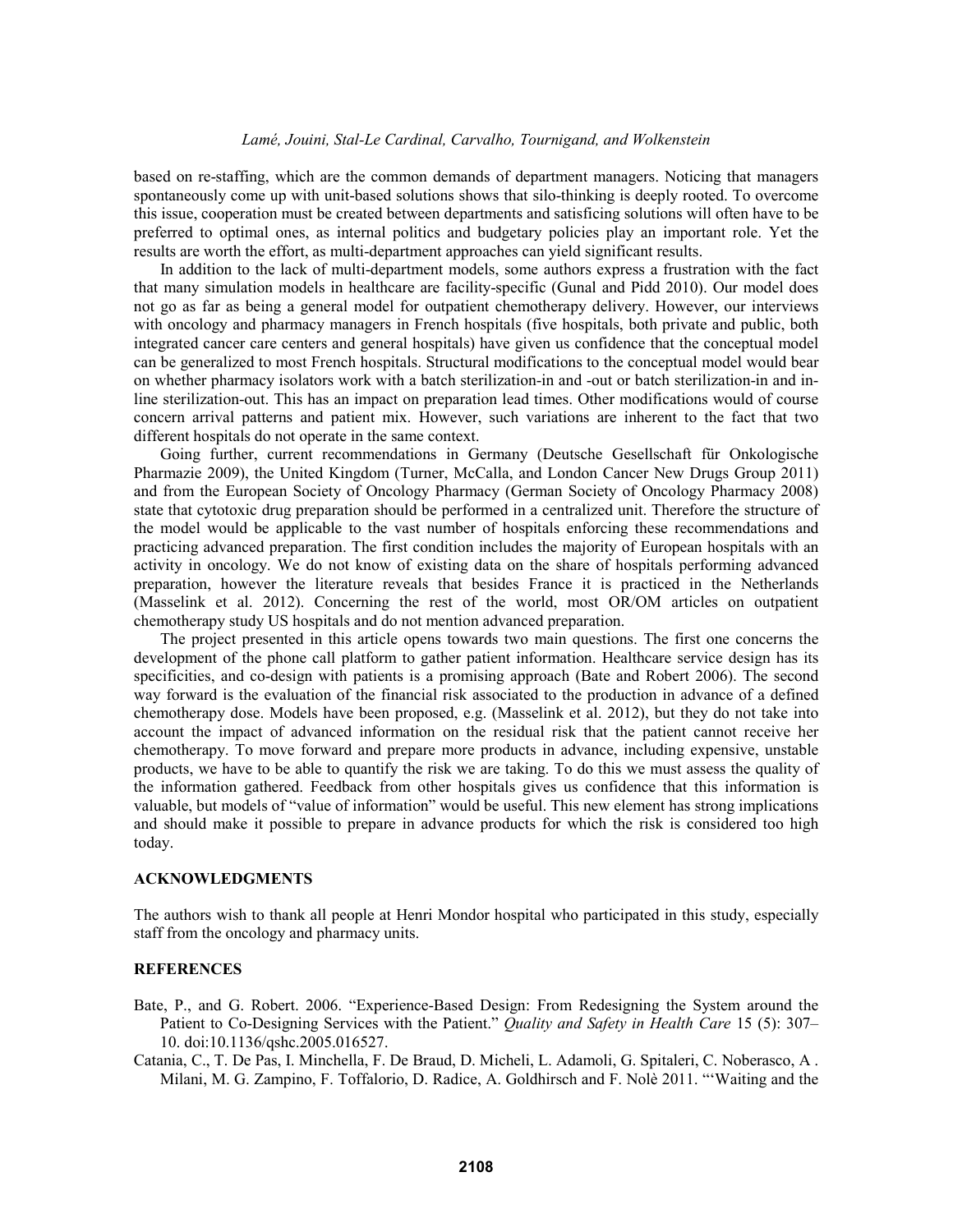Waiting Room: How Do You Experience Them?' Emotional Implications and Suggestions from Patients with Cancer." *Journal of Cancer Education* 26 (2): 388–94. doi:10.1007/s13187-010-0057-2.

- Coriat, R., P. Boudou-Rouquette, J.-P. Durand, P. Forgeot d'Arc, I. Martin, O. Mir, S. Ropert, J. Alexandre, and F. Goldwasser. 2012. "Cost Effectiveness of Integrated Medicine in Patients With Cancer Receiving Anticancer Chemotherapy." *Journal of Oncology Practice* 8 (4): 205–10. doi:10.1200/JOP.2011.000447.
- Debreuve-Theresette, A., N. Jovenin, A. C. Stona, M. Kraïem-Leleu, F. Burde, D. Parent, D. Hettler, and J. B. Rey. 2015. "Programme d'évaluation de l'administration des chimiothérapies en hôpital de jour en Champagne-Ardenne (PEACH) : satisfaction et délais d'attente des patients." *Revue d'Épidémiologie et de Santé Publique*, October. doi:10.1016/j.respe.2015.08.006.
- DeSantis, C. E., C. C. Lin, A. B. Mariotto, R. L. Siegel, K. D. Stein, J. L. Kramer, R. Alteri, A. S. Robbins, and A. Jemal. 2014. "Cancer Treatment and Survivorship Statistics, 2014." *CA: A Cancer Journal for Clinicians* 64 (4): 252–71. doi:10.3322/caac.21235.
- Deutsche Gesellschaft für Onkologische Pharmazie, ed. 2009. *Qualitätsstandards für den pharmazeutisch-onkologischen Service mit Kommentar: QuapoS 4*. 5th ed. Oldenburg: Onko-Press.
- Dobish, R. 2003. "Next-Day Chemotherapy Scheduling: A Multidisciplinary Approach to Solving Workload Issues in a Tertiary Oncology Center." *Journal of Oncology Pharmacy Practice* 1 (9): 37– 42. doi:10.1191/1078155203jp105oa.
- German Society of Oncology Pharmacy. 2008. "QuapoS 4 Quality Standard for the Oncology Pharmacy Service with Commentary." European Society of Oncology Pharmacy (ESOP). http://www.esop.li/downloads/library/quapos4\_english.pdf.
- Gunal, M. M., and M. Pidd. 2010. "Discrete Event Simulation for Performance Modelling in Health Care: A Review of the Literature." *Journal of Simulation* 4 (1): 42–51.
- Halpern, M. T., and K. Robin Yabroff. 2008. "Prevalence of Outpatient Cancer Treatment in the United States: Estimates from the Medical Panel Expenditures Survey (MEPS)." *Cancer Investigation* 26 (6): 647–51. doi:10.1080/07357900801905519.
- Kallen, M. A., J. A. Terrell, P. Lewis-Patterson, and J. P. Hwang. 2012. "Improving Wait Time for Chemotherapy in an Outpatient Clinic at a Comprehensive Cancer Center." *Journal of Oncology Practice* 8 (1): e1–7. doi:10.1200/JOP.2011.000281.
- Lamé, G., O. Jouini, and J. Stal-Le Cardinal. 2016. "Outpatient Chemotherapy Planning: A Literature Review with Insights from a Case Study." *IIE Transactions on Healthcare Systems Engineering*, May. doi:10.1080/19488300.2016.1189469.
- Lau, P. K. H., M. J. Watson, and A. Hasani. 2014. "Patients Prefer Chemotherapy on the Same Day As Their Medical Oncology Outpatient Appointment." *Journal of Oncology Practice* 10 (6): e380–84.
- Lis, C. G., M. Rodeghier, and D. Gupta. 2009. "Distribution and Determinants of Patient Satisfaction in Oncology: A Review of the Literature." *Patient Preference and Adherence* 3: 287–304. doi:10.2147/PPA.S6351.
- Masselink, I. H. J., T. L. C. van der Mijden, N. Litvak, and P. T. Vanberkel. 2012. "Preparation of Chemotherapy Drugs: Planning Policy for Reduced Waiting Times." *Omega-International Journal of Management Science* 40 (2): 181–87. doi:10.1016/j.omega.2011.05.003.
- Mazier, A., J.-C. Billaut, and J.-F. Tournamille. 2010. "Scheduling Preparation of Doses for a Chemotherapy Service." *Annals of Operations Research* 178 (1): 145–54. doi:10.1007/s10479-009- 0624-2.
- McCann, L., R. Maguire, M. Miller, and N. Kearney. 2009. "Patients' Perceptions and Experiences of Using a Mobile Phone-Based Advanced Symptom Management System (ASyMS©) to Monitor and Manage Chemotherapy Related Toxicity." *European Journal of Cancer Care* 18 (2): 156–64. doi:10.1111/j.1365-2354.2008.00938.x.
- Sargent, R G. 2013. "Verification and Validation of Simulation Models." *Journal of Simulation* 7 (1): 12– 24. doi:10.1057/jos.2012.20.